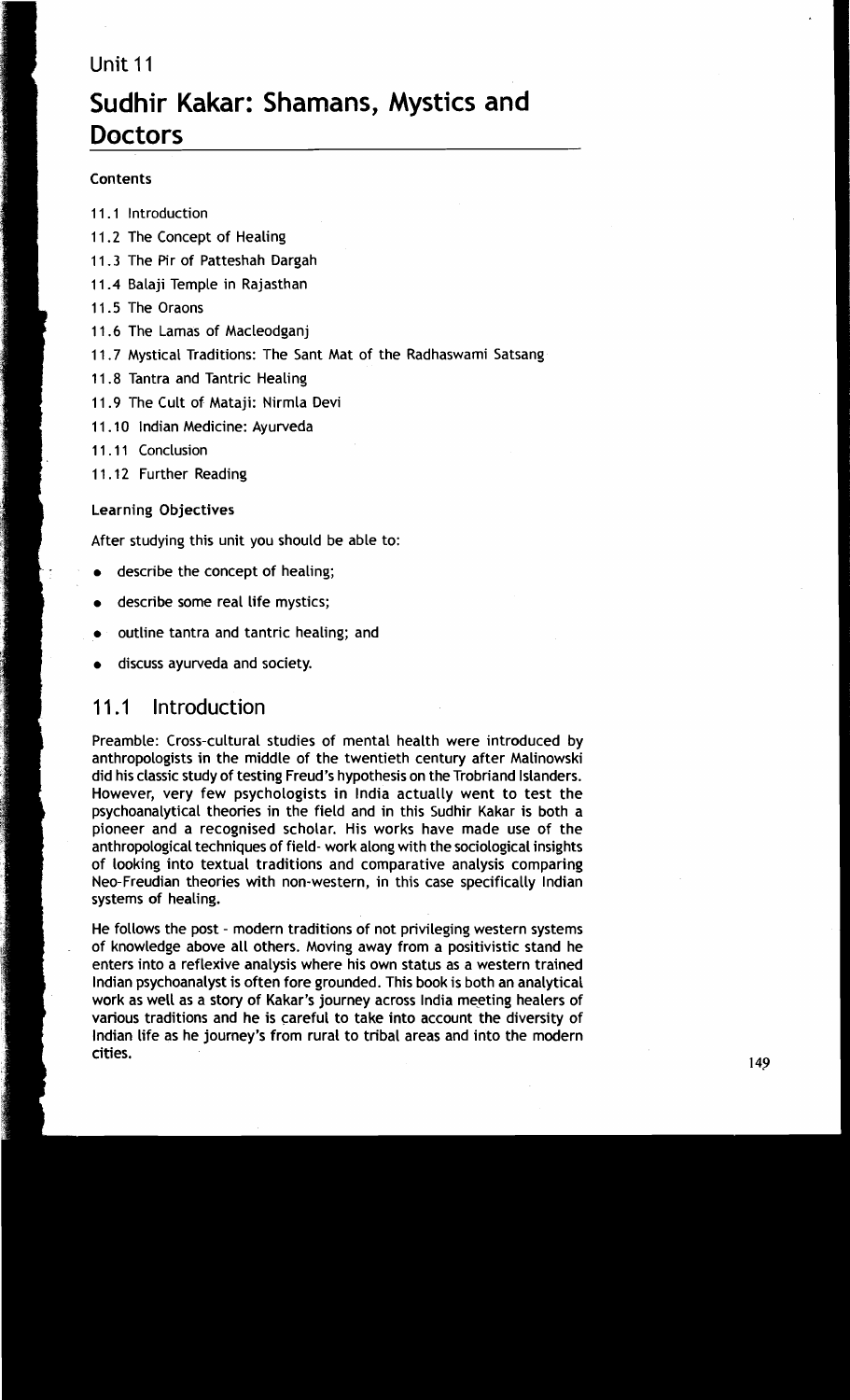**Ethnographic Studies of Religion** 

The student would be benefited to look at this work as both sociological in content as well as an important methodological statement. The emphasis throughout is to keep ethical comments to a minimum and to privilege each system of knowledge equally. Thus to Kakar there is no essential difference between the tribal shaman and the modern psychiatrist. He is comfortable referring to the **pir** baba as a colleague, a fellow practitioner. This movement away from positivism to an eclectic phenomenological analysis is noteworthy as is the use of subjectivity as a tool of research.

# 11.2 The concept of Healing

The book opens with a dictionary meaning of the concept of healing that is defined by the Oxford English Dictionary as "to restore (a person etc.) from some evil condition or affection (as sin, grief, disrepair, unwholesomeness, danger, destruction), to save, purify, cleanse, repair, mend" (p.3). In the category of healers is included the vaids of Hindu Ayurveda and Siddha systems and the hakim of the Islamic Unani traditionplus astrologers, sadhus, herbalists, diviners, matas, bhagwans and a host of other practitioners. The concept of healing is thus firmly rooted in a tradition where healing is not a separate medical domain but falls within the mystical-spiritual sphere, a phenomenon not only widespread in lndia but in many non-western cultures. In fact even within the Judeo-Christian traditions beliefs in spirit possession and demonic invasion of the body were widespread till they were edged out by western systems of medicine and the hegemony of western scientific mode of thinking. In lndia during the colonial period the faith in western systems of medicine became deep rooted among elite sections many of which would have dismissed the path tread by Kakar as hocus-pocus (Channa 2004). Kakar seeks to reinstate some of these antiquated modes of thought with respect to health and healing and also provide them with respectability within the scientific mode of explanation by drawing parallels between the philosophy and ' techniques of traditional system and the modern psychoanalytic systems and medicine.

The Hindu system of thinking does not have the same view of the person as the western system of thought, where the person is seen as situated within the present and also viewed as bounded. In Hindu view the self is not situated in the present but linked to the cycle of Karma that stretches over many lives and so does the social order that extends much beyond the present to include both ancestors and the progeny to be. In other words how a person is, in terms of both mental and physical health is conditioned by the past births the Karma of the ancestors and what the person will do will affect the generations to be. The person is thus not to be viewed as an individual as in western society but as Mckim Mariott has put it as a "dividual' composed of many parts. Since each of these parts is derived from various sources past and present therefore, the treatment needs to be holistic, taking care of many dimensions, many of which may have supernatural and mystic origins. Thus health is not a matter of simply what has happened to the body but how the person has derived his/her existence (parentage), how he or she has conducted himself and several other factors like family history, Land where born and cultural practices that are observed. In other words healing is a term that needs to be understood much beyond its medical sense and health becomes a concept that encompasses the social, cultural and metaphysical aspects of a person's life, transcending the mere physical.

Kakar is concurrent in his view with Foucault (1965) who considered mental illness to be historically situated within the cultural definitions of particular times and places. Even anthropologists have for long drawn attention to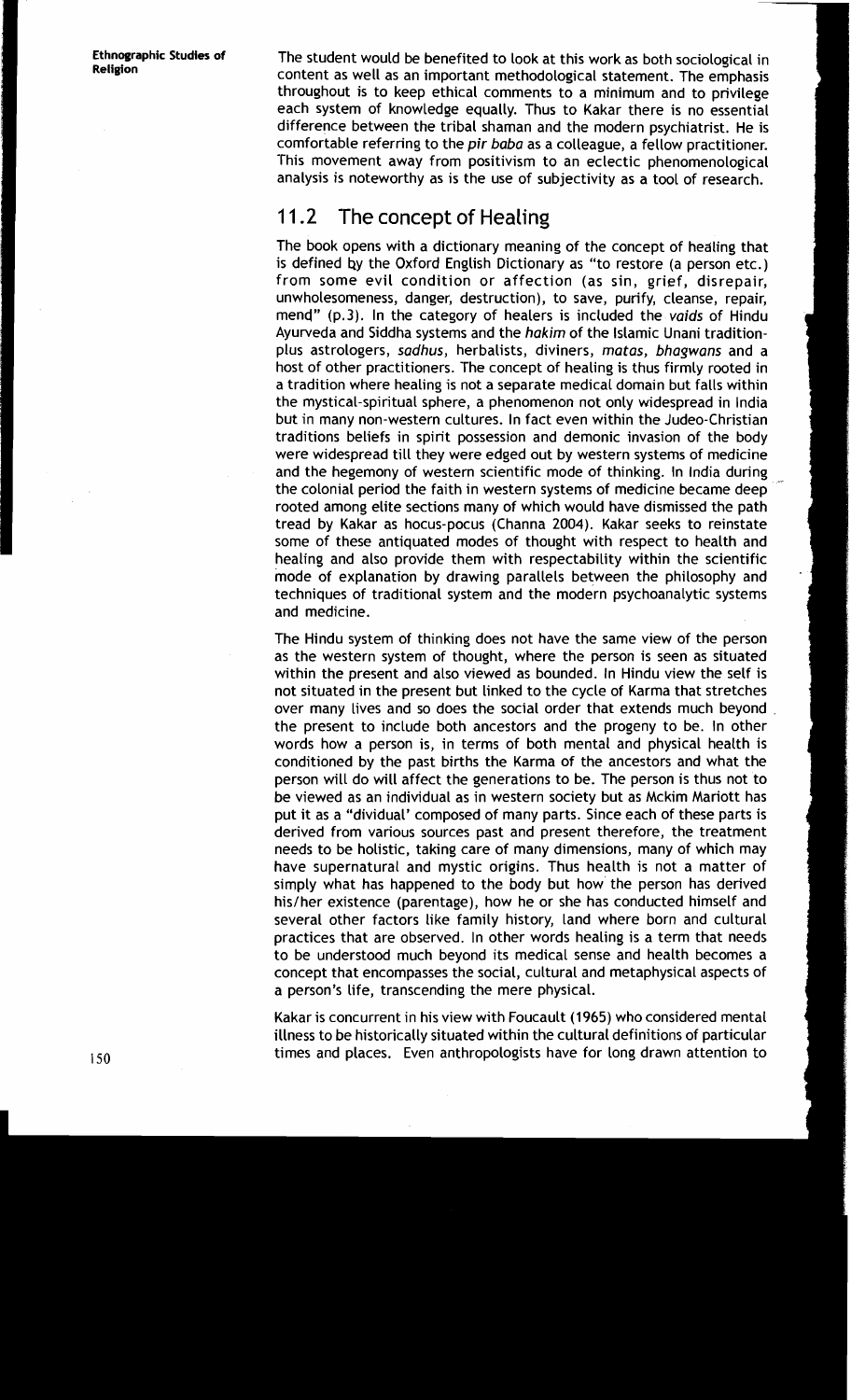the fact that the very definition of madness is a social construct and **Sudhir Kakar: Shamans,**  psychoanalytic concepts vary across cultures finding their validity in the symbolic structures in which they are embedded. Thus a shaman who is highly respected in a tribal society because he has visions, may be treated like a schizophrenic with hallucinatory disorders in a modern culture. In fact in the initial stages many anthropologists and scholars including Freud were convinced that the shamans and mystics in non-western cultures were counterparts of neurotics and psychotics in western cultures. However, later it was realised that these people were quite normal and rational in their day- to- day lives but acted according to certain culturally prescribed scripts. Even the physiological transformations that some of them underwent like becoming oblivious to pain or able to perform extraordinary physical feats were a result of deep psychological conditioning some of which is dealt with by Kakar in this book. In fact he coins a term, "cultural psychology" to discuss the interface of culture and psychology.

He admits to a methodological bias in keeping with the reflexive approach of the book that as an Indian he was convinced that there must be some rationality in the Indian way of thinking. However, he does not fail to add that "A degree of alienation from one's culture, a deep exposure to other world-views and even a temporary period of living 'as others' may indeed be necessary for heightening one's perceptions about the culture and society one is born into" $(p, 9)$ . In this way he is making insightful comments on what in sociology has long been recognised as the advantages and disadvantages of studying one's own culture and the plus and minus points of subjectivity and objectivity as standpoints of analysis. However, he realises that to make his work theoretically acceptable he cannot move away too much from mainstream theoretical approaches of psychoanalysis and he is aware that "the contradiction in simultaneously pursuing cultural relativity and psychological universalism is evident". But throughout this book this is what he does and now let us go into the case studies and their explanations as given in this work. In each case as we shall see there is an attempt to integrate the healer's method and approach within a framework of universalistic psychological theory.

# 11.3 The Pir of Patteshah Dargah

The Patteshah's dargah, in Delhi, is a small mosque built during the eighteenth century in memory of a sufi saint. The pir who is the object of this case study was at the time he was interviewed and visited by the author, a man of 87 years of age, sitting in a dingy room and having no material possessions worth the name. He subscribed to the ideal that the power that he had to cure people could only be used selflessly. He never demanded any money and since his clientele was of the very poor section of society, rarely got any material returns. However, he had a claim to being special as he was supposed to be born in a miraculous way. Stories of miraculous births have been regarded as claims to special powers in almost all cultures across the world. The descriptions we get of the **pir**  does not convey any sense of an extraordinary personality or demeanour that would show that he could impress people by his special personal qualities. A toothless old man in shabby clothes sitting in a dirty unkempt room is what we get to see. Yet the **pir** had a reputation for miraculous cures.<br>**Box 11.1: The Pir's Explanation** 

The explanations given by the **pir** for most ailments was invasion of the body by some being Like a jinn which has been converted to a **bala**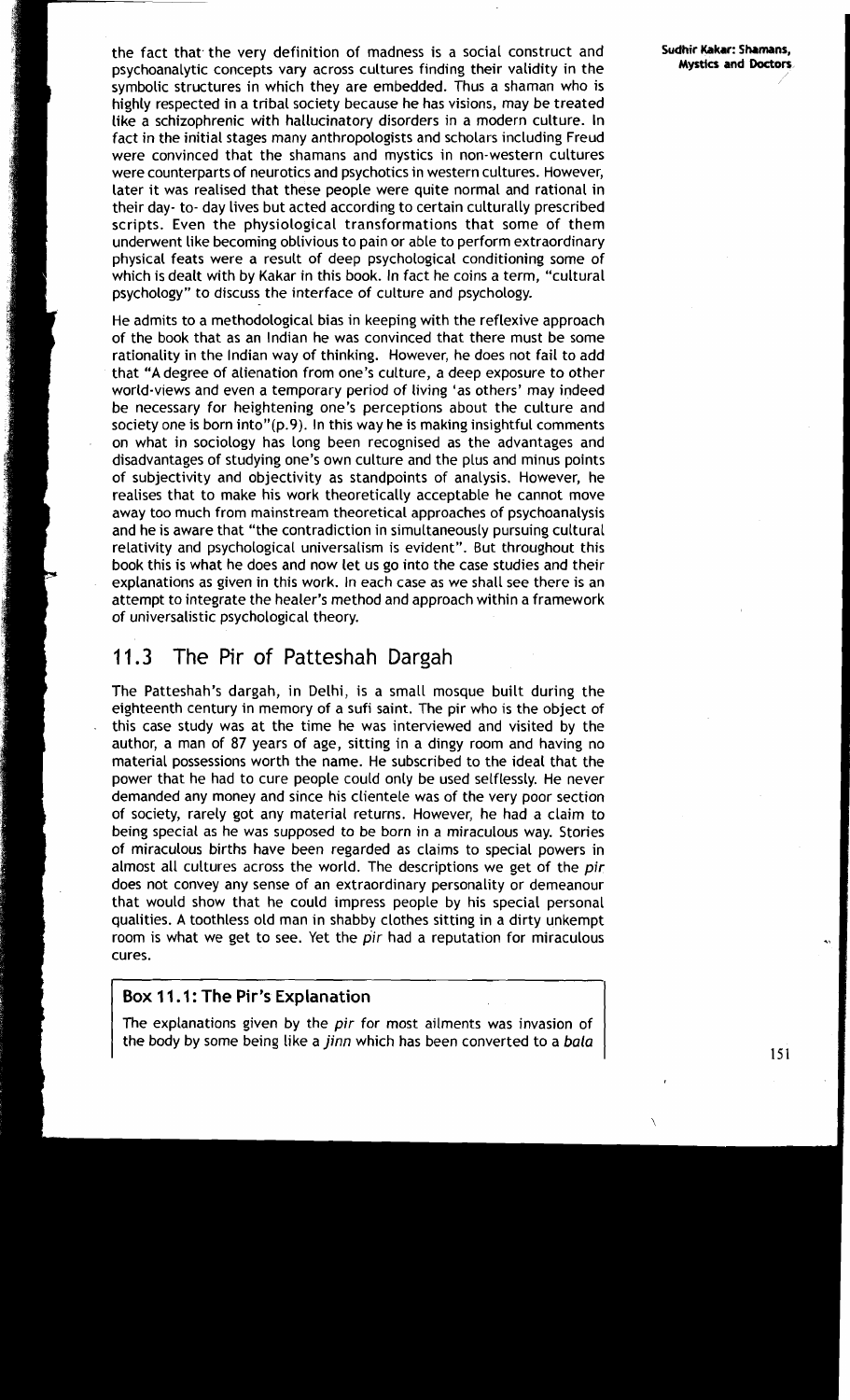Ethnographic Studies of The **jinn,** to begin with, are internal to the personhood of every one. It is that part of the self that is dark and covert and is killed by the angels at the time of death. If however for some reason the **jinn** is not destroyed it turns into a **bala** and tries to find a host body to invade. In trying to find some common grounds between the psychological and demonological frameworks Kakar is led to observe that the **jinns** belong to that covered part of human nature psychoanalysts call the id. It is amoral and primal to which unconscious and socially stigmatised fantasies and desires can be traced. Thus the **bala** are nothing but certain core fantasies of men and women that provoke strong anxieties in the Indian cultural setting. Here the link between psychological anxieties and culture is clear in that only those things that are culturally forbidden or repressed come out in unconscious fantasies. For example, a core fantasy according to Kakar in the lndian culture is of a female demon personifying forbidden female sexuality that sucks and drains even the most powerful men to death. Thus, we have the story of a wrestler who is killed by a female demon who sucks out his life energy. Thus, a good female in lndian culture is not supposed to be overtly sexual yet men have unconscious desires to possess such a woman. It is this forbidden, desire that takes the form of a **chudail** or female ogre.

> There are not one kind of healers even within the traditional system thus the mosque that is home to the **pir** also has other specialists like the **hakim** who sits outside under the shade of a tree. The difference between the **hakim** and the **pir** is that between a technician and a priest. The **hakim** gives medicines and considers all **balas** and supernatural beings to be irrational fantasies.

> The major requirements of the traditional forms of healing is that the healer is not simply any person who dispenses medicines but a special person who is different from others not simply by having more knowledge and skills but by being transformed from inside. He is a superior moral and ethical being and his powers are not acquired from outside but come from inside. He possesses what is called **Ilm-ul-ruhani** or soul knowledge. The **pirs** are higher than the **sayanas** who have skill but not the superior soul-force of the sacred specialists. The **pirs** and **babas** do not cure by what knowledge they possess but by acting as a conduit for the divinity and it is the divine force that does the actual healing. Thus to be a **pir** <sup>a</sup> man must develop certain virtues of character, some one whose inner transformation has made him fit to convey the divine healing touch to the sufferer. It is because of this perception that the **pir** does not demand any money for he perceives the healing to be done by God. If the patient gives anything it is only as an offering to Allah or perhaps as a token to take care of the worldly needs of the **pir.**

> However, as an analyst what is of most importance to the author and to. the readers is how the cure is actually accomplished, for certainly if so many people persist in coming to a healer there has to be a certain number of satisfied patients.

> At one level, mostly unconscious the patient evaluates the healer as to the extent to which the healer conforms to an ideal healer in the patient's mind. Thus even if the **pir** is unkempt, dirty and poor, he may project himself as a person of divinity by these very features. Thus, the patient may evaluate him as being other-worldly, pious and having sacred powers, as having inner powers for the very reason that he does not have any material possessions and overt signs of prosperity. These would make him appear holy and also trustworthy in the eyes of poor people.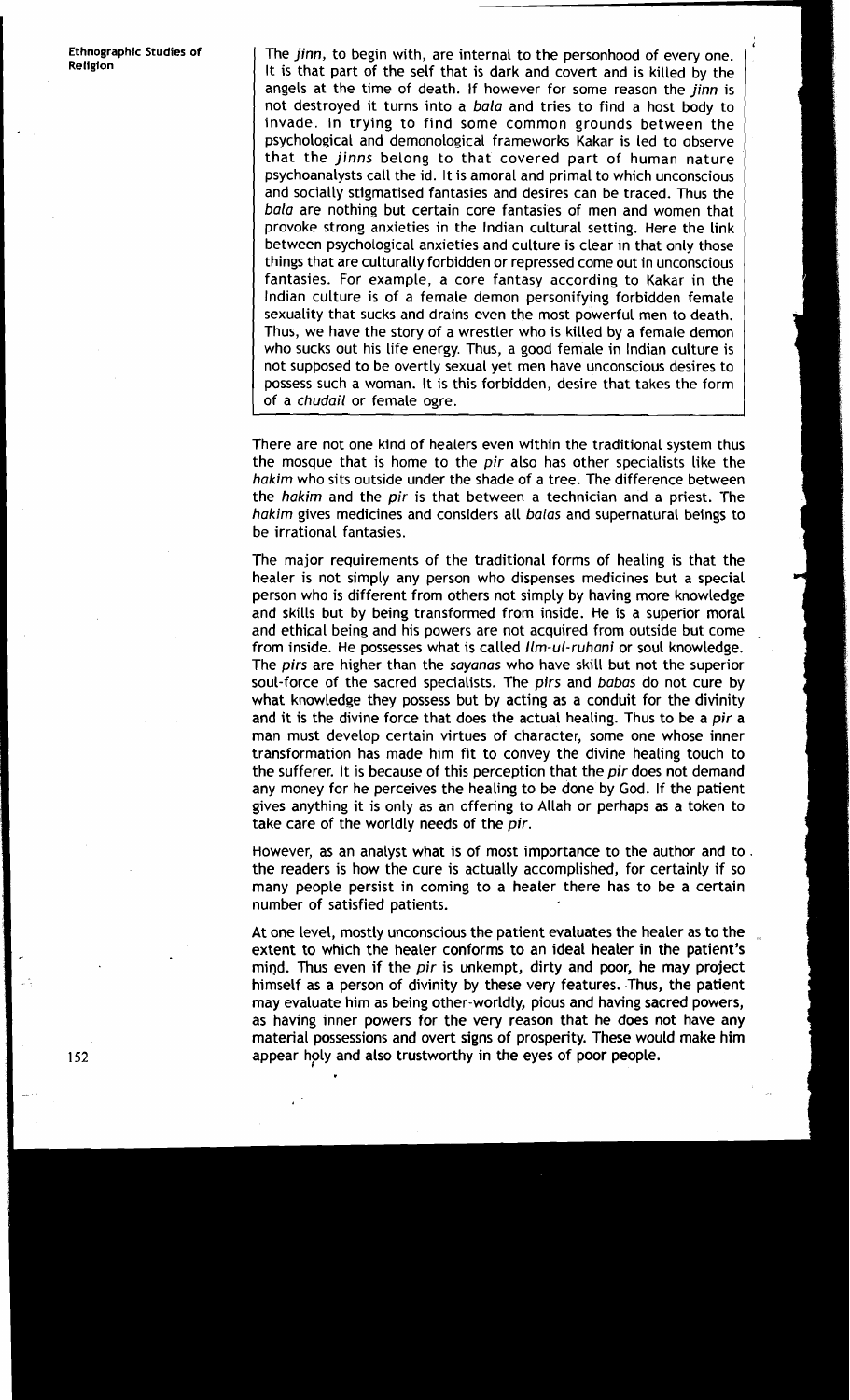Moreover, they come with a heightened expectation of getting cured by the social awareness of other cured patients and also stories and folklore that support the miraculous nature of particular healer. As Kakar puts it " The sharing of the demonological framework by the whole culture, where the patient, his relatives and friends are all united on the etiology of the illness and the means of curing it, certainly makes the process of therapy more efficient" **(p42).** Thus one may explain an inexplicable cure by the faith of the patient that a cure is forthcoming and the sharing of this view by most significant others in her social universe that creates a positive predisposition to getting cured.

Moreover, on the technical side the healers have positive ways of dealing with the psychological ailments. Thus pir baba would ask every patient about their dreams and this would open the way for many unconscious emotions and repressions to surface. Both Hinduism and Islam believe in dream symbolism and the interpretations of the pir quite often agreed with that of professional psychotherapists. Even the kind of cures like the giving of holy water for cleansing of the 'insides' agreed with psychoanalytic interpretation of water as a symbolic cleansing agent.

# 11.4 Balaji Temple in Rajasthan

From a mosque in Delhi we now move to a temple in Rajasthan in a small town Bharatpur, where a rather nondescript temple is situated whose claim to fame is however phenomenal as it is believed that the god Balaji or Hanuman who is enshrined therein can cure anything from invasion by bhuta-preta, madness, epilepsy and barrenness. The mythology of this temple narrates that Balaji sits here in the lap of his mother Anjana, therefore, evoking maternal images of care and healing. Moreover, Balaji is not alone in his abode, he is joined by two other deities namely, Preta - Raja or Dharma - Raja, the other name for the god of death and Mahakal Bhairava who is an incarnation of Shiva. While mythology attributes healing powers to Balaji, Mahakal Bhairava is in control of the demons and bhuta-preta and the god of death presides over them all. It is Dharma Raja that keeps an account of the good and bad deeds and doles out punishment accordingly. It is believed that those who die untimely deaths are converted into bhuta-preta and they trouble the living as they themselves are tormented by their unfulfilled desires. However, as we shall see these bhuta-preta are nothing but the unfulfilled desires of the living that torment them from the unconscious level of their psyche.

The description given of the temple makes it out to be an unusual place full of patients and their relatives who live on the premises for long periods of time. The most unusual behaviours are ignored and taken for granted. A significant feature is the presence of large number of women mostly young who exhibit signs of hysterical behaviour. It is the women who have been especially selected for analysis as they represent according to the author "accumulated and repressed rage of rural women".

There is the example of the young girl Shakun, nineteen years of age, who came form a small town in Bihar. She had been possessed by a bhuta since she was sixteen years of age. The bhuta in question was the unsatisfied spirit of her aunt, the wife of her father's elder brother. She had committed suicide after being caught red handed by her husband in a compromising position with an outsider. It was disclosed that this woman in question was of a loose moral character having illicit sexual liaisons frequently but her husband was quite unaware of them till he caught her. The girl Shakun was only three and a half years old at that time. According to her family members she was too young to remember the incident but **153**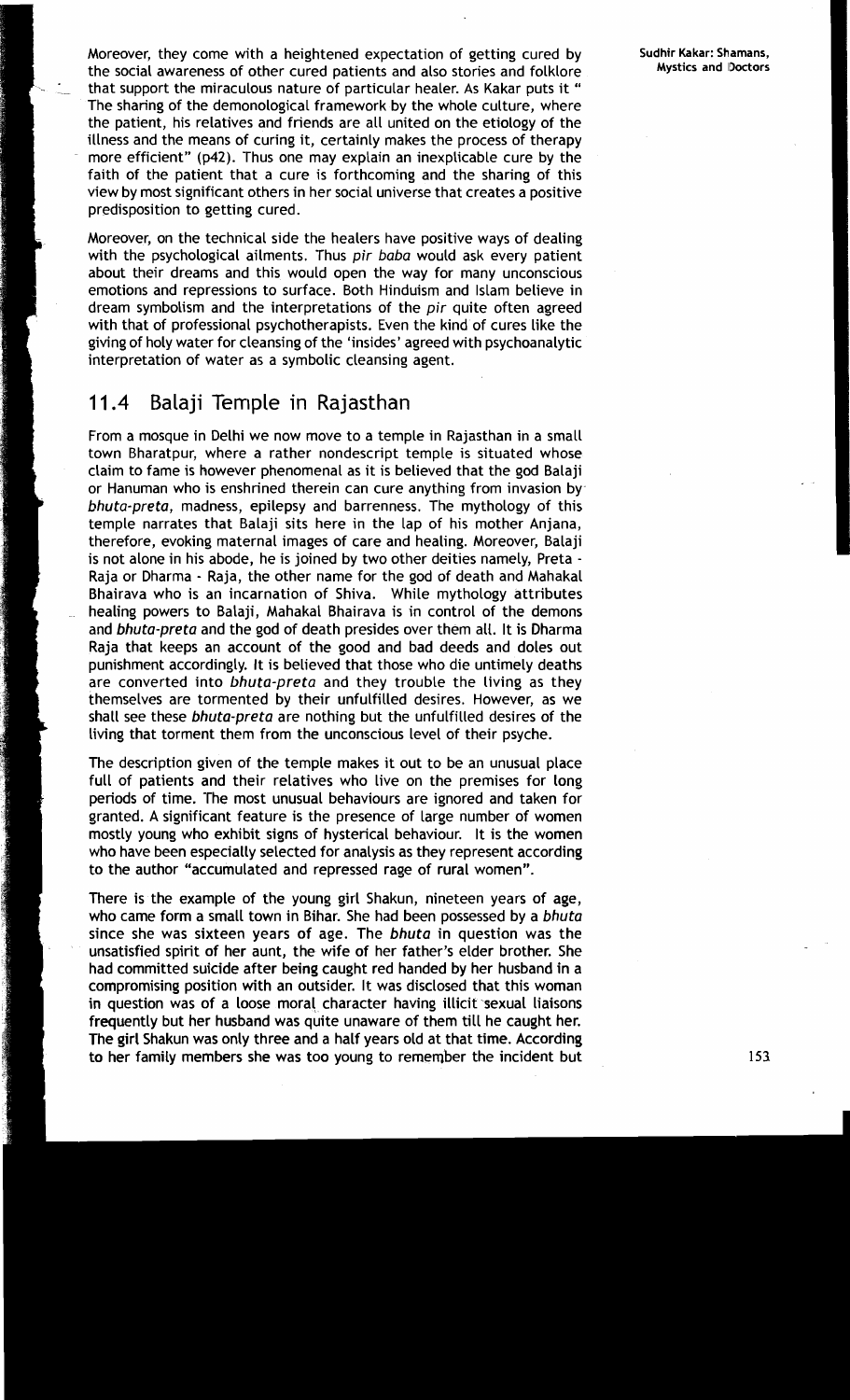**Ethnographic Studies of** it was the unsatisfied **bhuta** of the aunt that invaded her young body **Religion** when she became sixteen years of age.

#### **Box 1 1.2: Aspects of Possession**

However, Kakar analyses this case as typical of projection of unconscious and unsatisfied desires of a girl in a conservative society; "Shakun's **bhuta** is, then a figure of her unconscious, an iconic representation (in the form of her aunt) of the girl's own sexual (even homosexual) wishes". According to the analyst at three and a half she was not too young to have any memories of events that must have been very dramatic when that happened. Moreover, as she grew up she must have heard the story repeated many times by members of the family and she must have formed an image of the aunt as representing all that was sinful. When her own body ripened she must have been troubled by the emerging sexuality and the desires that would not go away although in her cultural set up she was made to believe that they were sinful. It would be such tensions in her unconscious mind that became projected on to the image of her aunt and led to her ' possession'.

The case of Asha can be analysed as typical where as an only daughter she had a too close emotional relationship with her father. The father, who was extremely indulgent and loving even to the extent of fondling her till she was quite old, was very strict about her sexuality. She was punished for her attraction towards a boy when fifteen years of age and even later when she fell in love at a later age was forcibly married off to the younger brother of the same man. 'The situation then became even worse for her as her lover; who then became her brother-in-law refused to give up the relationship and forced his advances on her, increasing her sense of guilt.

According to Kakar Asha's case is typical of the hysterical reaction of women who are torn between love and duty. Such instances were quite common among girls in European bourgeoise society in the late nineteenth century when Freud was practicing psychoanalysis in Vienna. Thus, the unconscious hostility she may have felt towards her father for aborting her first love affair and in not letting her marry her lover later in life was converted to feelings of guilt as she was not supposed to have such feelings towards a very loving father. They then became demons that tormented her. Her stomach-aches could be attributed to her unfulfilled wish to have a baby. It is significant that they were triggered off when she went to visit her pregnant sister- in- law. The unconscious desire to kill the baby would have been converted to another demon thus transferring the guilt on to it. Thus, it was not her but the demon that wanted to destroy the baby. Even her enormous craving for food is translated in psychoanalysis to unfulfilled desires that when they are not satisfied in the right manner are translated into hunger. Thus, people suffering from depression often tend to put on weight as their desires are translated into desire for food.

The interesting difference between the patients at Balaji temple and the middle class Europeans was that although there was great similarity in the ' hysterical symptoms, the kind of vivid imagery that the patients brought to their **bhuta** in India is completely missing in the western counterparts. The differences are clearly of culture. The Indians are exposed to vivid visual images of gods, goddesses, demons and many mythological beings ichnographically represented in many ways and forms that are missing in the less colourful world of the Europeans.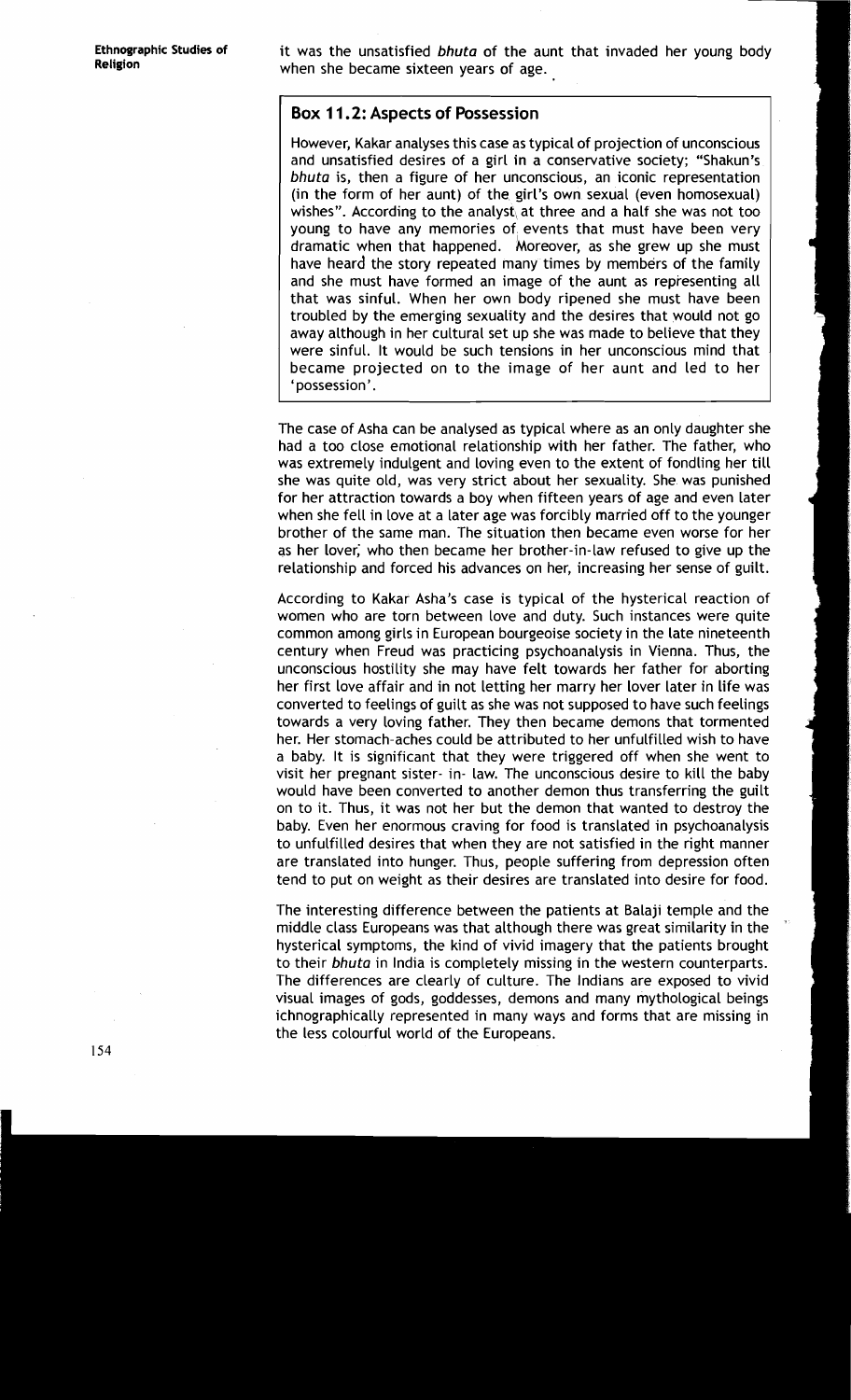Again as in the previous case, culture plays an immense role in the curing Sudhir Kakar: Shamans, Again as in the temple the public Mystics and Doctors process. The collective efforts that go on in the temple, the public declarations or peshis, that always take place before a crowd of people, the participation of every one present in whatever is going on lends a validity as well as a sense of reality to the healing process. The patient's expectations are heightened as a large number of people contribute towards its validity. The demons are publicly exposed and there is visible relief of the patients who are thus able to get rid of their hidden desires and feelings in a publicly approved manner.

The nights that are spent on the terraces when meetings go on between patients and their relatives with each other, where each case is discussed thread bare, compared and also emotional support provided by the people to each other is in itself a part of the healing. The patients get a lot of support from the 'when every one says it will be done it will be done' attitude. Moreover, the complete acceptance given to the phenomenon of bhuta and possession gives moral support to the patients who are never made to feel that there is anything wrong with them rather every thing is attributed to the demons.

The male patients usually suffer from the apprehensions of taking on responsibilities and a feeling of being alone. They show symptoms of shying away from growing up into responsible adults and may suffer breakdowns when asked to work or after getting married. Kakar sums it up by saying that "whereas powerlessness is the social denominator of female hysteria  $-$  the demands of autonomous functioning and anxiety at the prospect of individuation seem to be the social correlates of male hysteria". In India the prospect of separation from the mother also haunts men as the mother son relationship is unusually close.

# **1** 1.5 The Oraons

The Oraons are a tribe in the Chota Nagpur plateau of eastern India. They were a forest dwelling tribe till the deforestation process pushed the forest away from most of their dwellings. Today they practice some rudimentary agriculture that barely suffices for their subsistence needs. However, they still have considerable reverence for nature and every Oraon village has its sacred grove of trees and sacred pools and streams that are intrinsically connected with the deities and the spirits of the ancestors. The Oraon have a free and easy way of life and do not suffer from sexual suppressions and repressions usually found among the Hindus. They have the dhumkuria, or youth dormitory that is an important education institution where a boy is sent when he is around 8 years of age and he is given instructions in folklore, dance, music and other tribal traditions till he is old enough to get married and take up adult duties.

#### **Reflection and Action 1 1.1**

What is the Shaman of the Oraons called. In what does he specialise? Discuss and note down.

The shaman is Locally known as Ayata or bhagat and is a true specialist in that he can distinguish between two kinds of mental illnesses. One is known as apropi that is caused by excessive worrying, anxiety or some other physical illness, in short the kind of diagnosis that a medical doctor might do. The other kind is closer to the demonic possession theory and is known as shaitani disorders attributed to demonic spirits. The Ayata is also able to recognise ailments that need medical treatment like stomach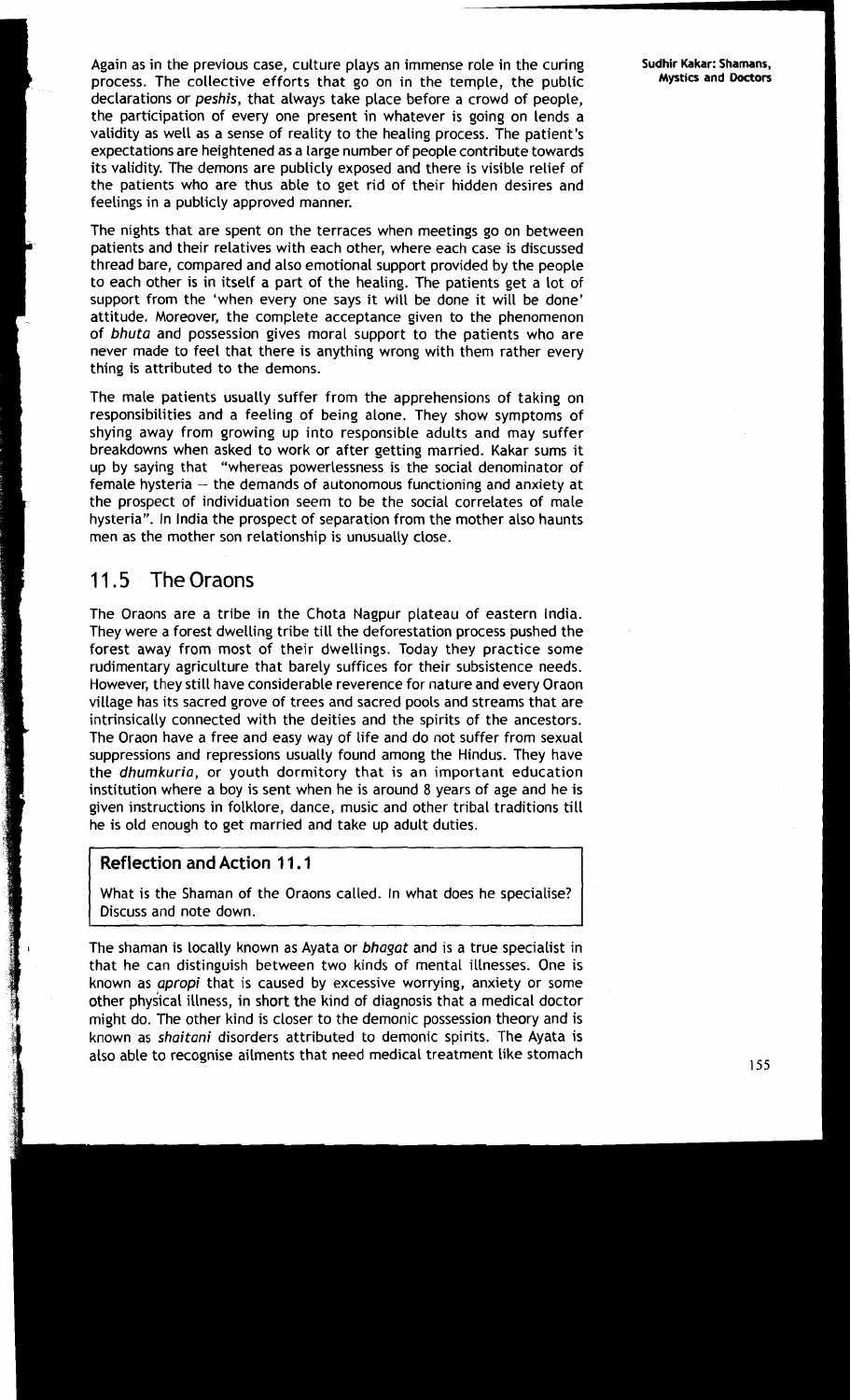i<br>I

**Ethnographic Studies of** worms and ulcers. In that case he advises the patient to get medical help and not waste time and money in demonic cures.

#### **Box 11.3: Treatment for Possession**

The Ayata come close to the psychoanalyst when they locate the origins of envy to early childhood. One may compare their theory to that of Melanie Klein that says the first stir of envy occurs in infants when they become aware of the breast as a source of life and all good experience and feel envious that they are not the source of such perfection. Thus, the wisdom of the tribal shamans parallels that of modern day scientists in many ways.

The treatment for **shaitani** possession is to induce the patient to go into a **trance** from where the shaman is able to converse with the invading spirit. Thereafter once the shaman is convinced about what the demon wants he thinks up ways and means to get rid of it. One way is to lure the demon into a bird (chicken or pigeon) that is well fed and looked after for about six months to ensure that he demon does not Leave. Then it is killed and fed to a number of people ensuring its destruction.

Raymond Prince, reviewing a number of studies from different parts of the world has suggested that the altered states of consciousness that occurs in a state of possession when another ego seems to take over may be in itself a therapeutic agent. Thus, during the possession ritual the ego is dissolved and a new, more adoptive ego may emerge. There are here two kinds of overt possessions; one of the shaman which is of a presiding deity and that of the patient, by the demon. It is in the latter's case that ego adjustment takes place for the shaman it a routine matter.

The anxieties from which the tribes suffer are more from factors caused by external agents than their own social norms. Thus deforestation, the erosion of the traditional ways of life, forced changes in their life style and poverty are some of the reasons for depression and neurosis among them. In fact their free and easy life style is the object of covert envy by their Hindu neighbours.

# 11.6 The Lamas of Macleodganj

The lamas are Buddhists unlike the Hindus and Animists we have discussed so far. Yet they too practice shamanism like the tribes and believe in possession rituals. 'These lamas came with the Dalai Lama when he fled from Tibet and took shelter in Dharamshala. Since then they are having a considerable influence among the local population irrespective of them being Buddhists or Hindus or Animists. There are three kinds of practitioners among the lamas, the mystics, the doctors who practice the ancient art of Tibetan medicines and the shamans who enter into possessions.

The Tibetan view however, is different from the view of demonic possession of the Hindus. To the Buddhists all existence is a mirage of the mind and the absolute reality can be attained only when the cobwebs covering this reality, that we assume is the real world but which is actually maya, is cleared. Within this world-view, both physical and mental illness is caused by a fault of the mind, a distortion of perception. **A** thorough cleaning of the mental and emotional world is necessary for the cure of every type of illness. However, in their actual practice of illness the lamas are confronted with patjents who would want instant cure and would not be comforted if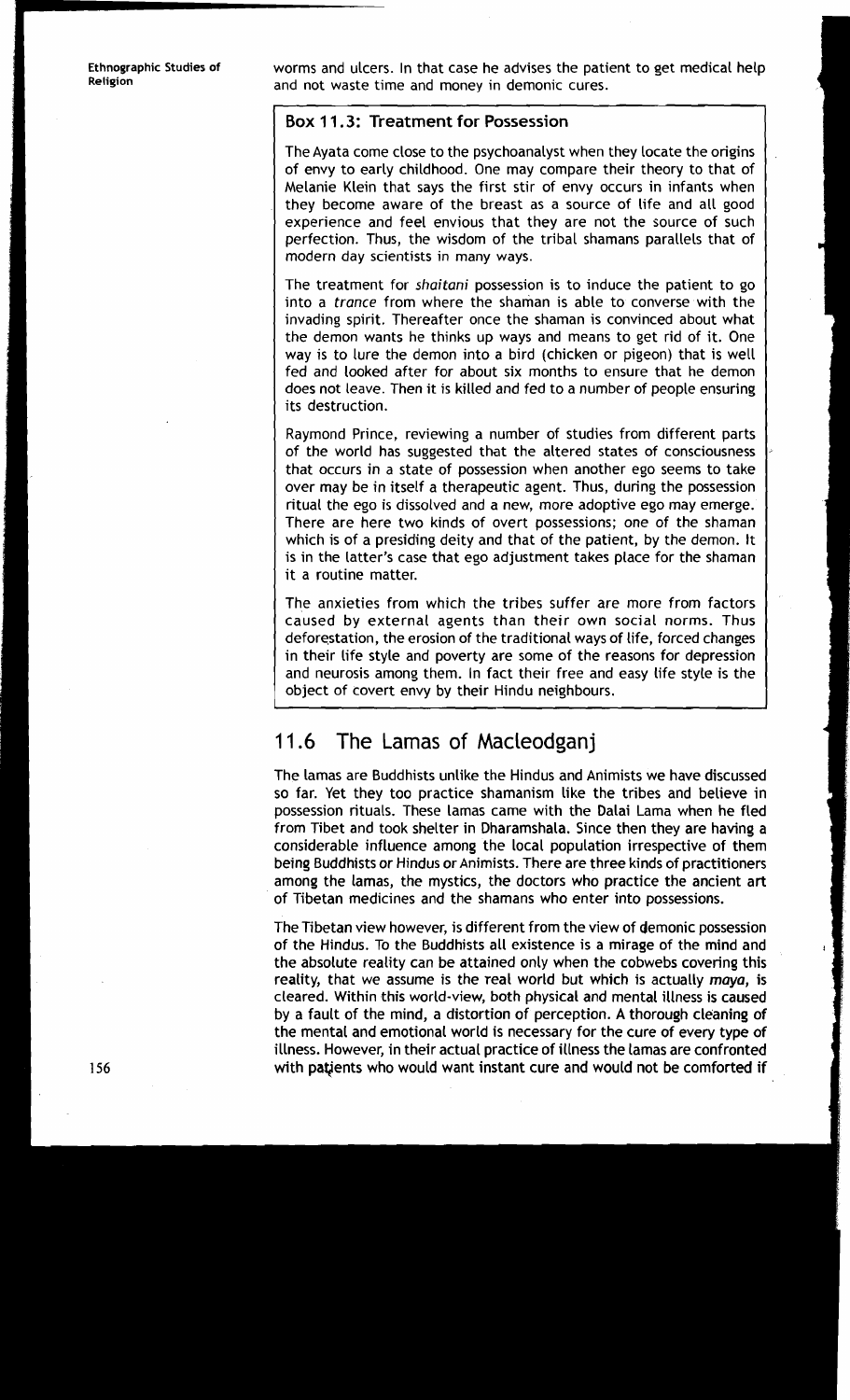told that this was all illusionary. So a healer identifies mainly four immediate **Sudhir Kakar: Sharnans, Sudhir Kakar: Sharnans, Causes** for any illness, the time of the year, food, babit and bebayiour and **Mystics** a causes for any illness, the time of the year, food, habit and behaviour and **Mystics and Doctors**  the three hundred and sixty spirits that crowd the environment. The Tibetan system makes no essential causative difference between mental and physical diseases that are traced to the same origins. Diagnosis usually involves dream analysis, a method popular across most cultures. Other symptoms like a patients eye movements are also helpful in diagnosing the exact spirit that is invading. However, not all symptoms are traced to spirit invasion and emotional disturbance, grief etc. are also seen as causative of mental disturbances as in modern systems of medicines. Bad times, ill karma and simply bad luck may also be the reasons for ill health and cures vary from changing a person's name to hanging of prayer flags.

Levi-Strauss, the famous anthropologist, has suggested that there is a parallel between the cure brought about by the shaman and that affected by the psychoanalyst. In the case of psycho-therapy the patient is healed by regaining his/her individual myth, related to life history, for example, resolution of the oedipal complex. In case of shamanism the cure is related to the social myth, like that of existence of **bhuta.** However, as Kakar points out even in case of shamanism a successful shamanic ritual is not merely the healing operation of a collective myth subscribed to by the community but also attends to the individual elements of the patient's sickness. For example, the collective may draw upon the concept of Karma but its individual manifestations are rooted in an individual's life history. Moreover, the shaman may draw upon the most frequently occurring mishaps in a culture, often that are a result of culturally imposed inhibitions and restrictions, like on women's sexuality among upper caste Hindus and Muslims, to create collective myths. Thus the separation between the social and the individual is only a matter of degree for individuals live in society and are guided and restricted by its norms.

# 11.7 Mystical Traditions: The Sant Mat of the Radhaswami Satsang

Radhaswami satsang of the Beas group is an extremely popular movement in northern India and is based upon the **guru shishya** tradition and the need for a living guru to lead one to salvation. The Radhaswami worldview tells that the path to salvation lies in **surat shabd yoga** where one is linked to the celestial sound emanating from the highest region of creation, the abode of the Supreme being.

The Radhaswami satsang makes the most of the notion of the collective in creating an atmosphere of catharsis as thousands of followers sit in unison and chant in the praise of their guru. Kakar, who is a participant observer in the true sense of the word writes. "To anyone sitting within the vast belly of the crowd, a choir of fifty thousand feels like an elemental sound of nature  $-$ . Here I am deliberately emphasizing my subjective experience of the Satsang, on this day as on the following days and the fantasies that bubble up to the fore of consciousness as one sits esconed in the warmth closeness of thousands of bodies"- further "Distance and differences '- of status, age and sex-disappear in an exhilarating feeling (temporary to be sure) that individual boundaries can indeed by transcended and were perhaps illusory in the first place".

However, the author does not think it fit to refer to the **satsangis** as a society or as a community, he prefers to say that they seemed to be living in a communion, referring perhaps to the temporary and situation nature of the brotherhood and communication between the believers. **15.7 15.7**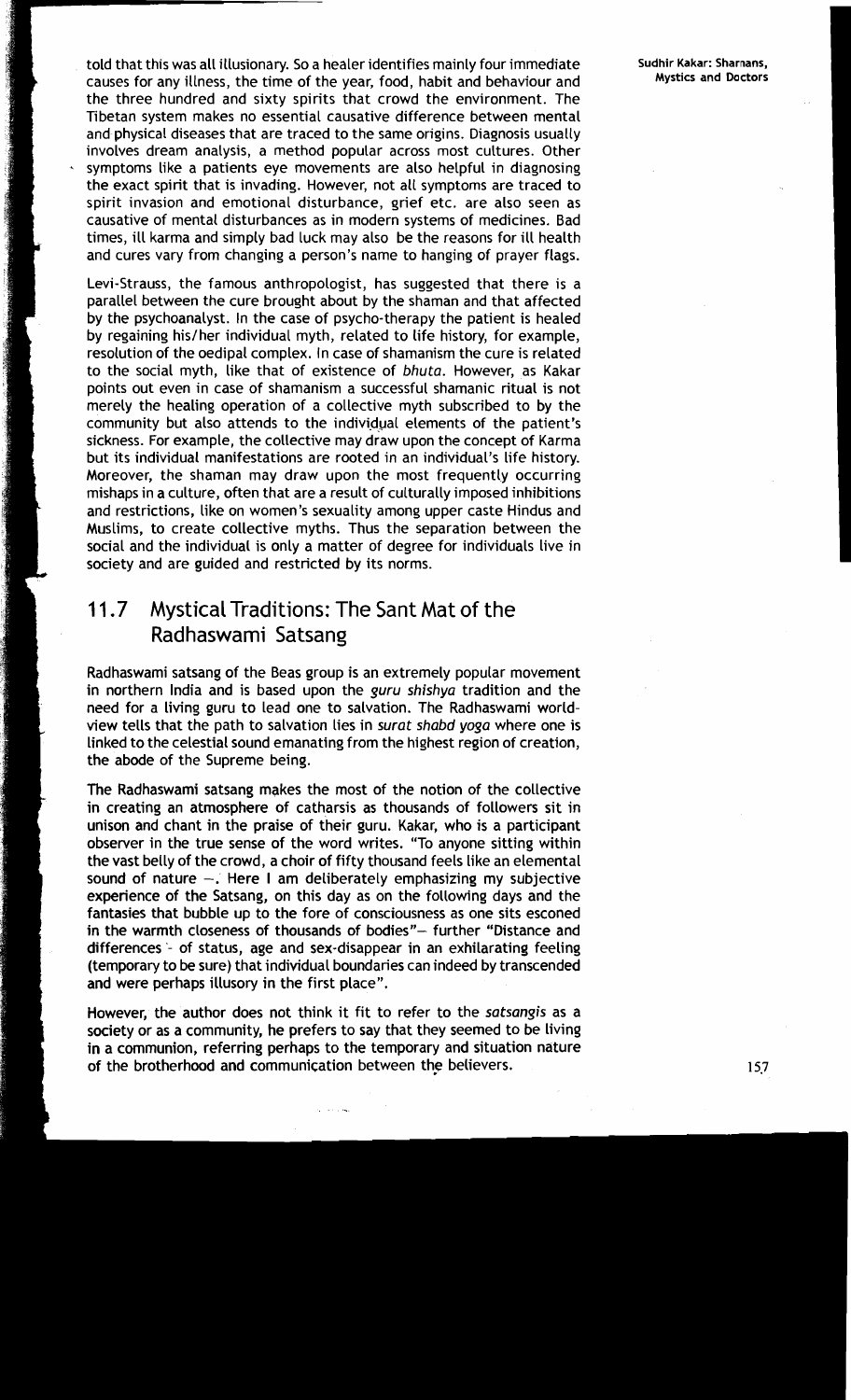How does healing take place in such a situation? Taking the example of a young man who saw the face of the **baba** in his dream and came looking for him it can be said that this vision of an old bearded man (that is how the **baba** looks) may be linked to the search for and yearning for a father figure at the time of deep personal crises. A Jungian analysis may look for the archetypical vision of the 'Old wise Man' as drawn from the collective unconscious. As a part of therapy the **sasangis** tried more and more to identify with the guru and in the process to forcefully project all positive qualities that lay within them. Thus, in psychoanalytic terms one may look for an explanation in the process of idealisation and identification. Thus, as each follower strives to follow the path of **sadhna** laid down by the guru and which involves many acts of self-purification like giving up eating of non-vegetarian food, consumption of alcohol, telling lies etc. he or she comes closer to this identification as the guru is upheld as the perfect state to be in. As people progress further and further in the path of **sadhna** the guru, Maharaj ji becomes the fount of omniscience and omnipotence and the supposed power of the guru is absorbed into one's self. It is this sense of power and internal purification that comes with greater and greater identification that leads to healing of the inner self.

# 11.8 Tantra and Tantric Healing

Tantric practices are part of Hinduism yet they are regarded not quite in the line of conservative Hindu thinking, in fact they go against most of the moral values and beliefs of what is regarded as mainstream Hindu traditions. Even geographically speaking Bengal, Assam, Kerala and Kashmir, where Tantric practices and cults were historically located are socially and politically on the boundaries of mainstream Hindu society.

Because it deals with the forbidden things, Tantrism is closest to a psychoanalyst. There is similarity in the manner in which both look at the emancipation of the self. In the case of psychoanalysis, healing involves the "enlightenment" that is not only individual but also societal in nature in that the person must be acceptable to society in order to be considered, 'normal' and in case of Tantra, a 'liberation' not only in the mystical sense but one that is emancipative even in the context of one's life history and situation. Both psychoanalysis and Tantrism look upon healing involving a recognition and even celebration of human sensual nature.

In fact Tantra concurs with psychoanalysis in its diagnosis of human mental diseases. Leaving aside the experience of birth of which we have very little knowledge, most of the psychic pain experienced by the ego on its path towards development are of separation and differentiation. The very process of realisation by the infant that it is separate from its mother, especially from her breast is a painful process and so is its realisation of gender. To begin with infants have no notion of being differentiated but once they realise that they can only be one, that is either male or female, another kind of pain takes over. Freud has discussed these aspects in great details in his theories of the development of the ego when the infant Narcissus painfully separates a 'me' from a 'non-me' in the "prehistoric phase" of human psyche that extends from birth to three years of age.

### **Box 1 1.4: Tantra and Psychoanalysis**

Just like psychoanalysis that roots much of mental problems to the unconscious trauma of assuming a gendered identity, Tantra too looks upon sexual differences as a major problem of human life. Tantra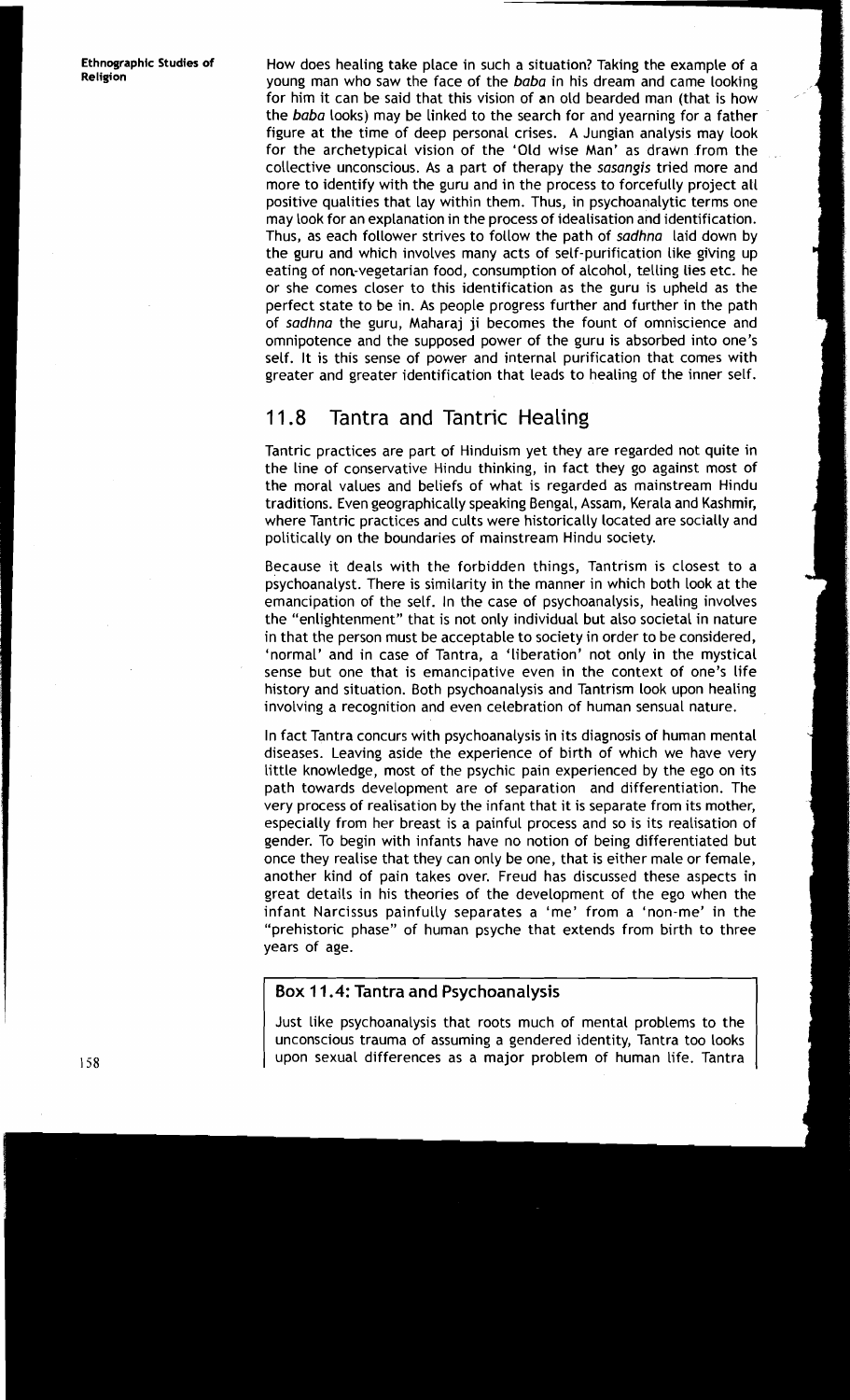claims that wholeness and spiritual liberation can only be achieved if a person gives up his/her gender identity and dissolves his/her self into an undifferentiated bisexuality. Unlike other belief systems Tantra refers to sexuality on both symbolic and concrete physical ways. For the male Tantric a major part of his spiritual experience is to apprehend and experience the feminine sexual experience within himself and the reverse is required of the female Tantric. Tantrism is in essence free of gender bias and regards mean and women equally. In essence it invokes the breaking of all taboos, thus sexual experience with one's mother, sister and daughter is one of the highest attainments of spiritual liberation. In actuality most schools of Tantra requires the Tantric to perform all his sexual practices with his wife and the images of the mother, sister and daughter are invoked in the wife herself. Thus Kakar analyses this " As post -Freudians, we know the child's unconscious incestuous fantasies, consequent to the momentous discovery of gender identity, provokes major anxieties which the child's immature ego copes with by building defensive structures in the psyche. Tantric practice not unlike psychoanalysis, seeks to resurrect the elemental fantasies around incest" (p.159). Not only Freud but Jung too would have been at home with Tantric practices as according to Jungian analysis one might say that Tantric practices bring to a conscious level the "inherited collective image of the Woman which exists in every man's unconscious and through which he 'knows' women".

A Freudian analysis is aptly suitable for Tantrism for such an analysis would be sensitive to the developmental aspects of bisexuality and its cultural variations. However, Kakar does not believe that one should either go for psychological reductionism or for thorough going cultural relativism, but should take a middle path testing the psychological theories in a cross cultural framework.

According to Stoller (1968) masculinity in men is not a naturally occurring state and some rudiment of femininity is there from the beginning as a result of the primary identification with the mother that is common to all infants. Only in the developmental process the realisation comes that one is only of one sex and this remains as a primary anxiety due to differentiation. However, the process of differentiation takes different forms in various cultures and in India the mother son bond is especially long and enduring as well as among the most intense known in any culture. This memory remains latent in the unconscious mind of the lndian man and influences adult personality. However, in those men where the early experience with the mother is of hostility it comes out as aggression towards women in later life and masculinity is not tempered by any feminine qualities of nurturance. The ideal Indian man is however, not devoid of nurturing qualities and as we had seen in the temple of Balaji, the myth situates Balaji in the lap of his mother. Bisexuality is found in many lndian myths such as that of Shiva as ardhanarishwar and of Vishnu taking on the garb of a woman; holy men such as Rama Krishna Paramhansa often manifest the feminine qualities.

Apart from psychological anxieties that are resolved perhaps by the Tantric rites themselves, overtly the system also has an explanation for ill-health. The Tantric view of the body divides it into chakras that are situated from the base of the spine to the top of the head. The life energy (kundalini) rises from the base to the top of the head as the person reaches enlightenment. Ill health is attributed to the disturbances in the chakras. And why such disturbances are created? They are created because of undigested Karmas. In the Hindu metaphysics especially in Tantrism,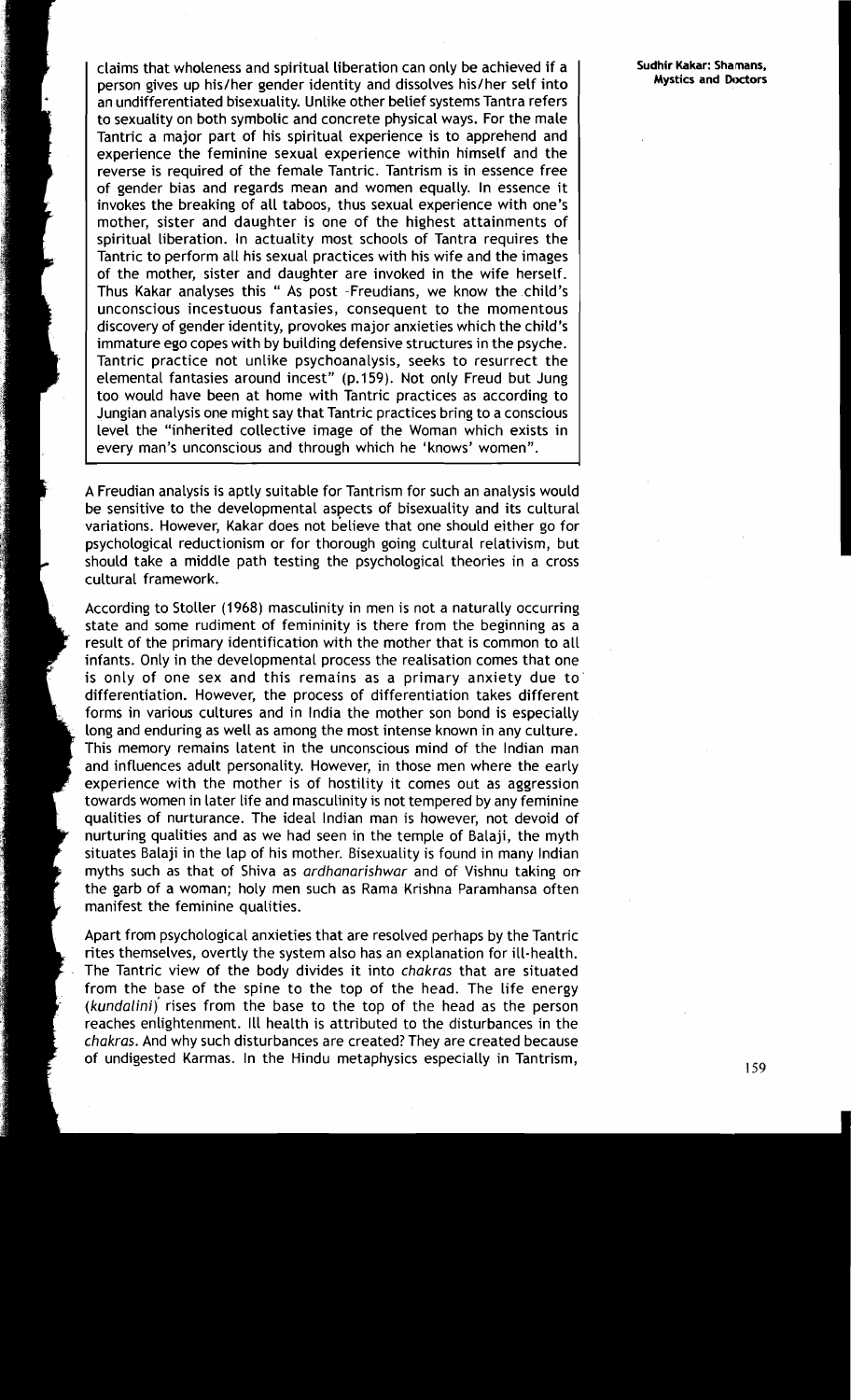**Ethnographic Studies of Religion** 

there is no concept of good and bad but by undigested is meant those Karmas that are not befitting to the lifestyle or situation of a person. When the disturbances become too pronounced a **bhuta** is generated. Thus like psychoanalysis Tantrism also believes that the **bhuta** or demons are produced inside us and are not invasions from outside. Thus the demons within us are the uncontrolled instincts. The Indian **bhuta** can be both good (obedient) or evil (disobedient). Thus, there are four steps to becoming ill. The first is undigested karma that leads to **chakra**  malfunctioning, that when intense generates **bhuta** that lead ultimately to mental illness. A Tantric healer must "know" the **chakras,** especially his own and also be a master of demonology or **bhuta- vidya.** Thus we see that to become a Tantric one must successfully overcome one's own unconscious anxieties that can be attained by the practices prescribed. Only thereafter a person gains qualification to get rid of the anxieties, manifested as **bhuta** of the mentally ill.

As an example of a practicing Tantric although of a variety quite different from what is normally regarded as one, Kakar takes the example of Nirmala Devi, famed to be able raise the **kundalini** in no time at all.

## 11.9 The Cult of Mataji: Nirmala Devi

Mataji can only be understood as against her background, that of a former medical student and also belonging to a Christian family. Although she believes in the basic tenets of Tantrism, namely, the **kundalini** and the **chakras** , she is critical of the practices of the Tantrics that are sinful according to her Christian upbringing. She combines Hatha -yoga and Tantrism to practice healing.

Here one must again go back to the question of privileging a particular point of view over others. In the Indian system the correctness of something is judged not by any external system of providing proof but by the inner experiential reality of any one who has attained a degree of self- realisation to perceive the truth.

The followers of the guru or Mata or whatever else the realised person is known as accept the truth because the person, the teacher or master in front of them tells them it is true. No other proof except tradition and the word of the teacher is required. Thus, the weight of tradition, of the 'inner vision' is acceptable over and above the requirement of empirical proof.

#### **Reflection and Action 1 1 .2**

How is Mataji different from an Oraon Priest. Give reasons for your answer and put it in your notebook.

Thus, when Mataji preaches her version of the human existence to her disciples it is taken as the truth unquestioningly. The imagery of the physiology of the human body locates the psychic energies at various parts of the body, the bulk of it at the base of the spine, the **sushumna.**  The human infant that is born of the universal consciousness is cut off at birth from the source by the severance of the umbilical cord. The naval then separates the individual consciousness from its universal roots. It is thus a very important center in Hindu vision of the body. The ego and the super ego are located at the right and the left side of the brain and as they develop during the lifetime of the individual, the consciousness is cut off from the super consciousness. In other words as one develops the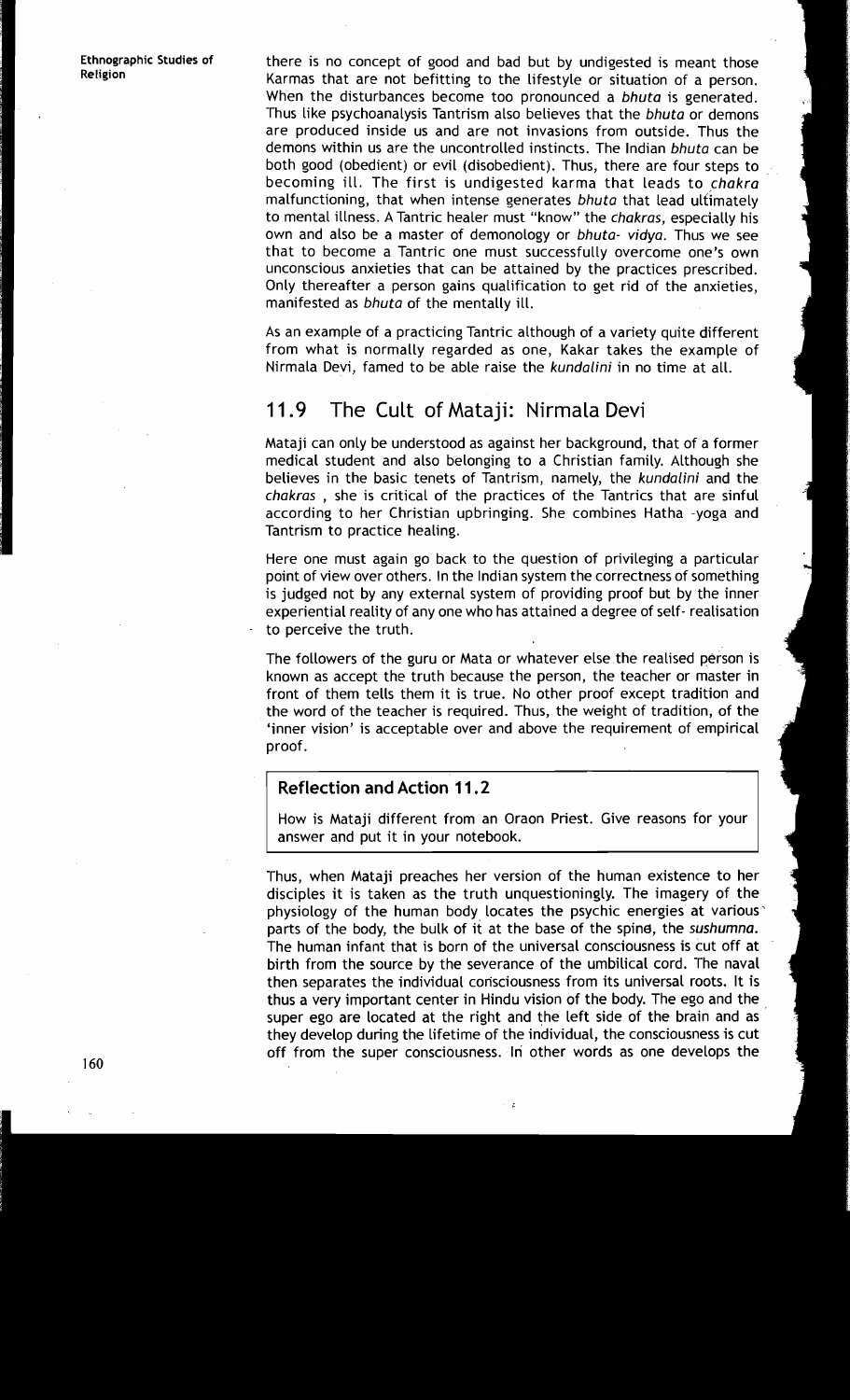sense of "I", one is moving away from the source of consciousness. Liberation would mean a realisation of the link to the super consciousness and a movement back to it. The left side or the super-ego is home to the demons, emotions, passions and the right side, the ego, is thinking, planning, organising etc.(Here one must remember that Mataji's version of the ego and super ego are quite different from the psychoanalytic concepts). In most people the psychic energies oscillate between the left and the right side. Ideally they should settle down in the middle, at the center of the forehead, where they bring peace and tranquility. There movement die this or that side provokes the energies characteristic of that side. Thus, too much swing to the left side brings bout mental illness. Healing consists of balancing and cleaning of the channels and the removal of the constrictions that affect the **chakras** is the first step towards getting well. Ultimately self-realisation of the movement upwards of the **sushumna** to the top of the head, brings healing.

Any one who has become Mataji's follower and has received self-realisation is simultaneously credited with the potential of becoming a healer. The person who becomes a true follower develops an ability to sense the vibrations emanating from others as well as the status of their charkas and channels. From the point of view of modern medicine the healer's use of his own emotional reactions to the patient as a means of diagnosis is not completely ruled out, for one does hear of intuitive reactions of doctors to the status the patient's health.

However, it is still left for us to understand the basis of the faith and the cures that may actually take place by such methods. What is more important to understand is that even if the cures do not occur the faith is not shaken. Thus, as Paul Watzlawick and Leon Festiner among others have pointed out, once a tentative explanation has taken hold of our mind it is difficult to dislodge it. Even if we receive information to the contrary what happens is that further explanations are built up to save the earlier information. Thus, the explanation itself can not be dislodged or refuted and on the contrary there is distortion of reality to fit the explanation as to give up what we hold dear and may have been acquired ate considerable emotional expense might prove too traumatic.

Thus, the belief in the powers of a Mata, or a guru may itself have considerable therapeutic power and the followers make such heavy emotional investments that they would rather close their eyes to reality than give up the comfort of believing. And quite often it is this trust and faith that actually may bring about a cure.

Thus, in psychological terms the healing power lies primarily in the patient's mind. Thus, as Kakar explains, the miracle lies in the power of the mind to influence the physiological processes of the body. Thus at the time of possession, people can do miraculous feats that they would never in normal times even think of. It is very difficult to explain why hot iron does not burn or piercing the flesh does not produce pain or bleeding.

The faith cures can also be explained in psychoanalytic terms as the "rebirth' of the patient through the various rituals where at the same time he is giving birth to a new set of parents, the guru. Thus, this new parent, mother or father will heal the wounds inflicted by the original parents and "free him from the burden of his life history".

# 11.10 Indian Medicine: Ayurveda

Like Hinduism, Ayurveda is believed to be something that has always existed, having no beginning or end and springing from the laws of nature **161** and springing from the laws of nature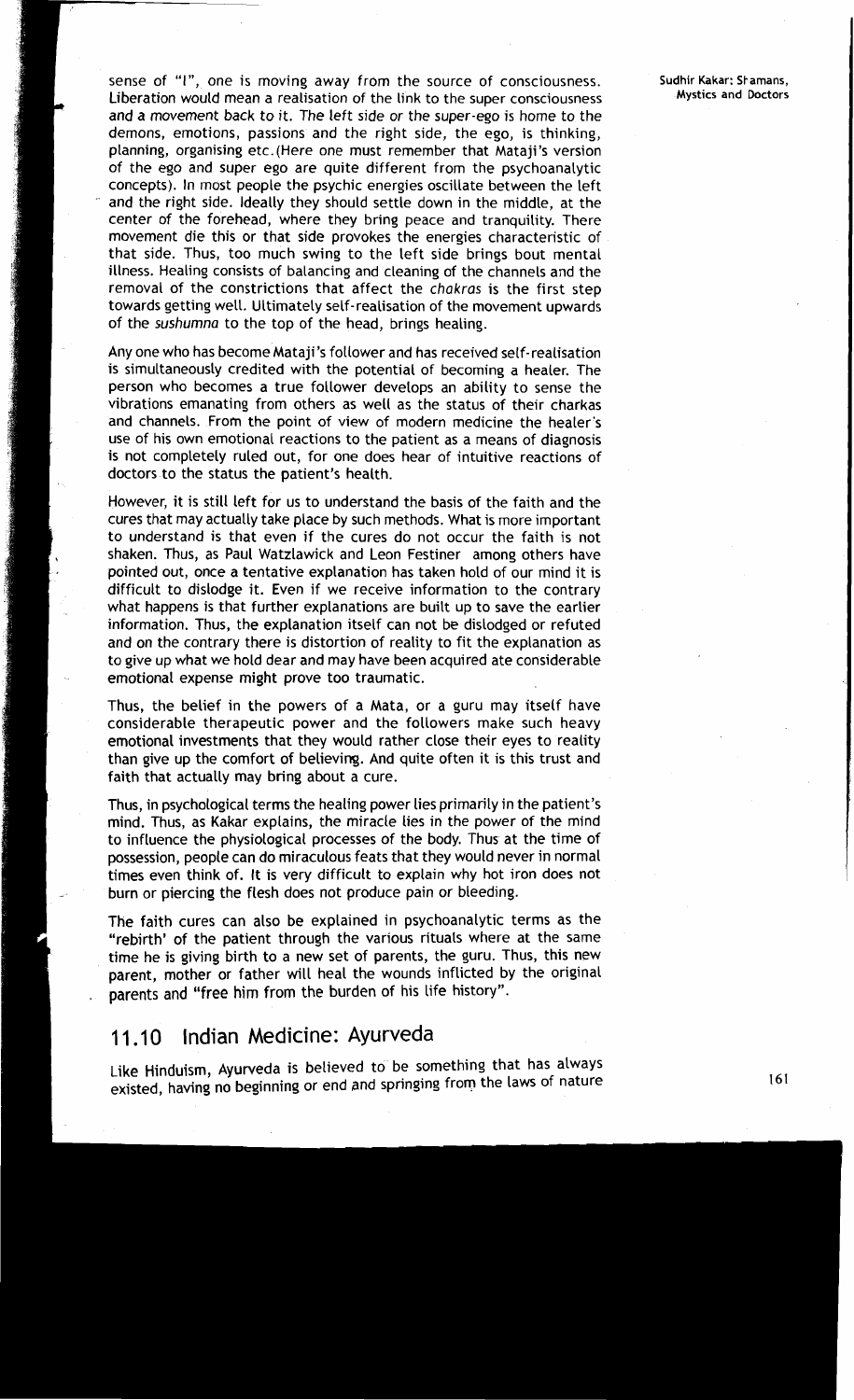**Ethnoqraphic Studies of Religion** 

itself. The concept of the person in Ayurveda is a holistic one where physical, psychological, social and metaphysical aspects are all given equal importance in defining what a person *6.* Thus the person is seen as a microcosm of the entire cosmos. All that exists outside in the universe, is contained within the person. This is reflected in the Pancha-Bhuta theory where a person is composed of the five elements, fire, water, earth, air and akash (ether). In the same theory it is believed that to have good health there must be balance between the three humors, wind, bile and phlegm. In other words there is a appropriate sense of harmony between the body and the universe and all the elements that compose it for the body is not seen as separate but as continuous with the nature, the universe and the divinity.

Thus ill health is viewed as a range of "cultural diseases" where a person falls ill because of his conviction that he has lost too much of a body fluid, leading to an imbalance in the body . Thus any disturbance in the balance of the humors would manifest itself in causing both physiological and mental ill health. In this way Ayurveda too makes little difference in the causation of illnesses, treating mind and body as equivalent.

Thus according to the Guruji, taken as case study by Kakar for his study of Ayurveda, the struggle against disease is a moral struggle, not only against illness but also against all those who cause this imbalance to occur.

In his observances of treatment done by the Guruji, Kakar observed that he considered himself solely responsible for the patient and not for his family members or any else. And here Guruji follows the tradition set by Freud, in that he too considered himself as solely devoted to the treatment of his patient and having no obligation either to the family or society at large.

Since Ayurveda is concerned with balance, food is very important factor of both diagnosing of disease and of its cure; for a person is what she eats. Psychoanalytically this heightened concern with eating and defeating points to a cultural prominence of "oral fantasy".

# 11.11 Conclusion

In this book the author has journeyed through a very wide range of healing practices available in India focusing on both the key practitioners and the philosophy regarding the causation and prognosis of ill health. A very important theoretical assumption that underlies the entire work and which is very relevant for the student to understand is the way in which cross cultural healing practices have been approached. For many practitioners of medicine as well as qualified psychoanalysts, the truth has always been ascertained and reachable only by the methodology and paradigms of western science. What ever lies beyond has been condemned as superstition or plain deception. This book has been written to specifically counter the condemnation of the mystical world on "social and historical grounds" and the ethnocentricism and sense of superiority of the west.

Kakar specifically puts forward his views on knowledge and recognises that there are four levels of knowledge; commonsense, rational knowledge of the scientist, the imaginative knowledge of the artist and the spiritual knowledge of the mystic. All four have their relevance and none is to be discounted.

Healing of a psychological kind has to do a lot with what both spirituality and psychoanalysis recognise as liberation of the mind to a pure and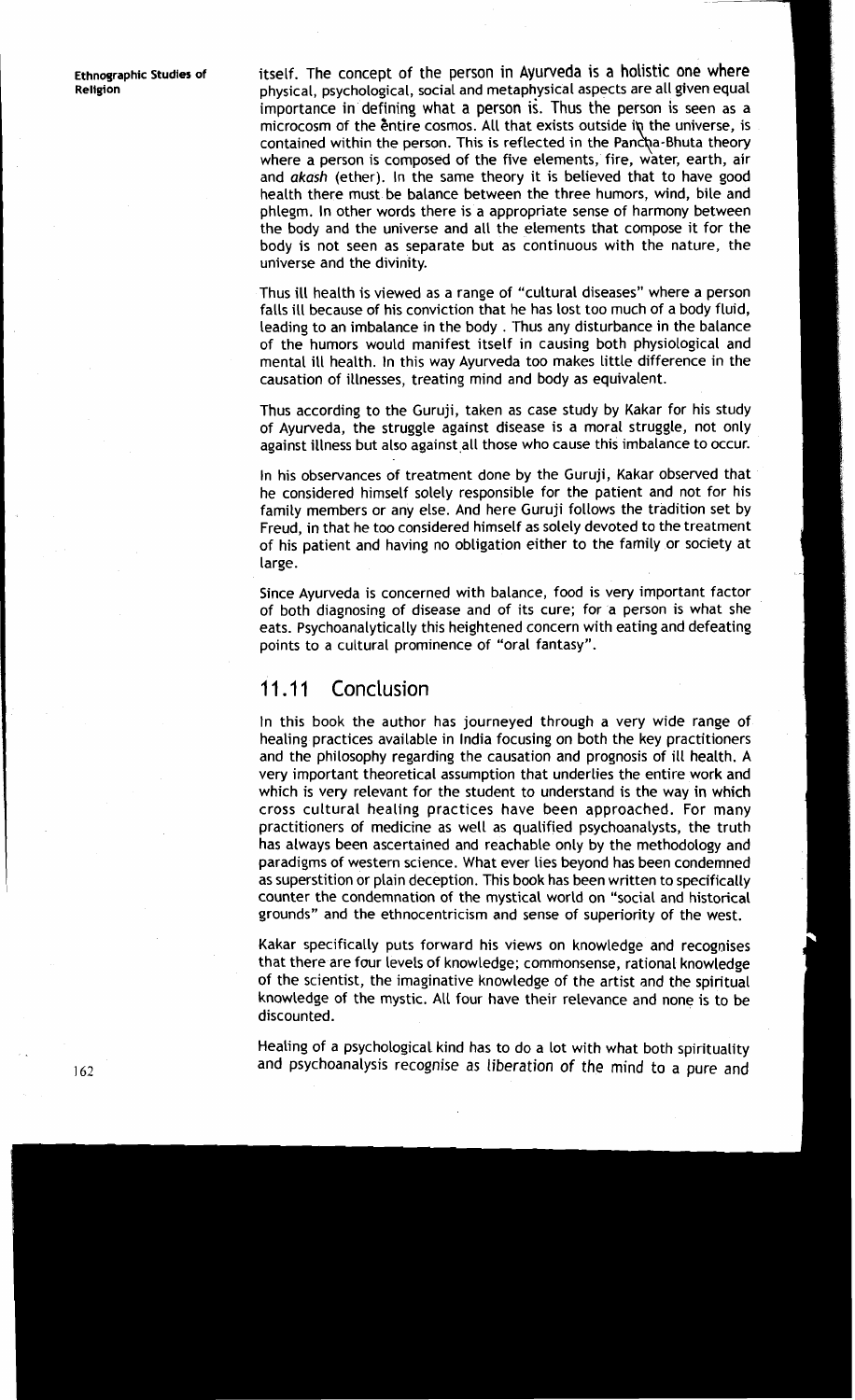balanced state. In traditional Hinduism this liberation is seen as primarily **Sudhir Kakar: Shamans, Sudhir Kakar: Shamans**, *no innor state of mind. It involves the inseresse in the samacity to experience* **<b>Mystics and zm** inner state of mind. It involves the increase in the capacity to experience **Mystics and Doctors**  different inner states but the outer practices are limited and follow traditional stereotypical behaviour. Thus liberation is strictly of an otherworldly kind while this- worldly affairs remain confined within a more or less static model of behaviour.

The west believes that the inner consciousness defined in terms of a rational, waking sense of self, remains constant. Liberation is to be achieved by increasing the potential to act in the outer world and by increasing choices. Expansions of the inner realm are dismissed as irrational and even a sign of mental illness. One may recall for example that nonwestern shamans and mystics had often been designated as neurotics or psychotics by western thinkers.

Healing in lndia is also seen as something that belongs to the collective and not to the individual. In lndia the patients are always surrounded by relatives and well-wishers and this is seen as part of a therapeutic process. Under the western system of medicine such collectives are viewed as an intrusion into the privacy of the patient and as something that may be actually detrimental tot he patient's health. But as Kakar has shown in the case of the Balaji temple, collective action actually informs the patient that he/she is part of a larger whole and the problems are not only his/ hers but are shared by the larger group. Active communication between patient's and the relatives, the cultural support given to such beliefs as spirit possession go a long way towards providing appositive frame of mind and a feeling of being absolved of guilt that restores the ego to a more adaptive stage.

Social support and cultural translation of diseases within an acceptable framework provide real therapeutic support and in many cases the patient is restored to a normal life. For example if the patient believes that his/ her condition is not as a result of anything wrong with his/her physiology but only because of illegal possession by a evil spirit, then the anxieties<br>are displaced on to this negative figure and when it is believed that this<br>spirit has left the body, the patient believes and is actually restored I mental health by this belief that the negative forces have left. Many times the negative figures are culturally negative too, for example, the **bhuta**  are often believed to be that of muslims, therefore, the irrational fantasies and urges are not that of the patient but of this culturally negative category of person. The psychoanalytic concept of displacement is supported and made effective by social and cultural means.

> Thus society and culture provide what even in western system can be defined as a sign of mental health, namely a balance between inner needs and the outer reality. Since needs are defined in cultural terms most normal individuals are brought up or socialised to be fit members of their own society. However, under special life historical situations the persons may not be able to cope with the tensions between their inner sub-conscious urges and the demand of society. Sometimes the social demands may go beyond human levels of tolerance as is often seen in the case of women in conservative societies. Here the cultural mechanism comes in to provide an outlet. Thus, possession by a *bhuta* enables the patient give went to those inner feelings that can never be expressed by her in normal life; thus, an otherwise demure woman may speak in filthy language and abuse her husband or even engage in overt sexual behaviour, thus providing cathartic relief to the ego, but at the same time is culturally absolved of all the consequences of her action as these are attributed not to her but to the invading demon.